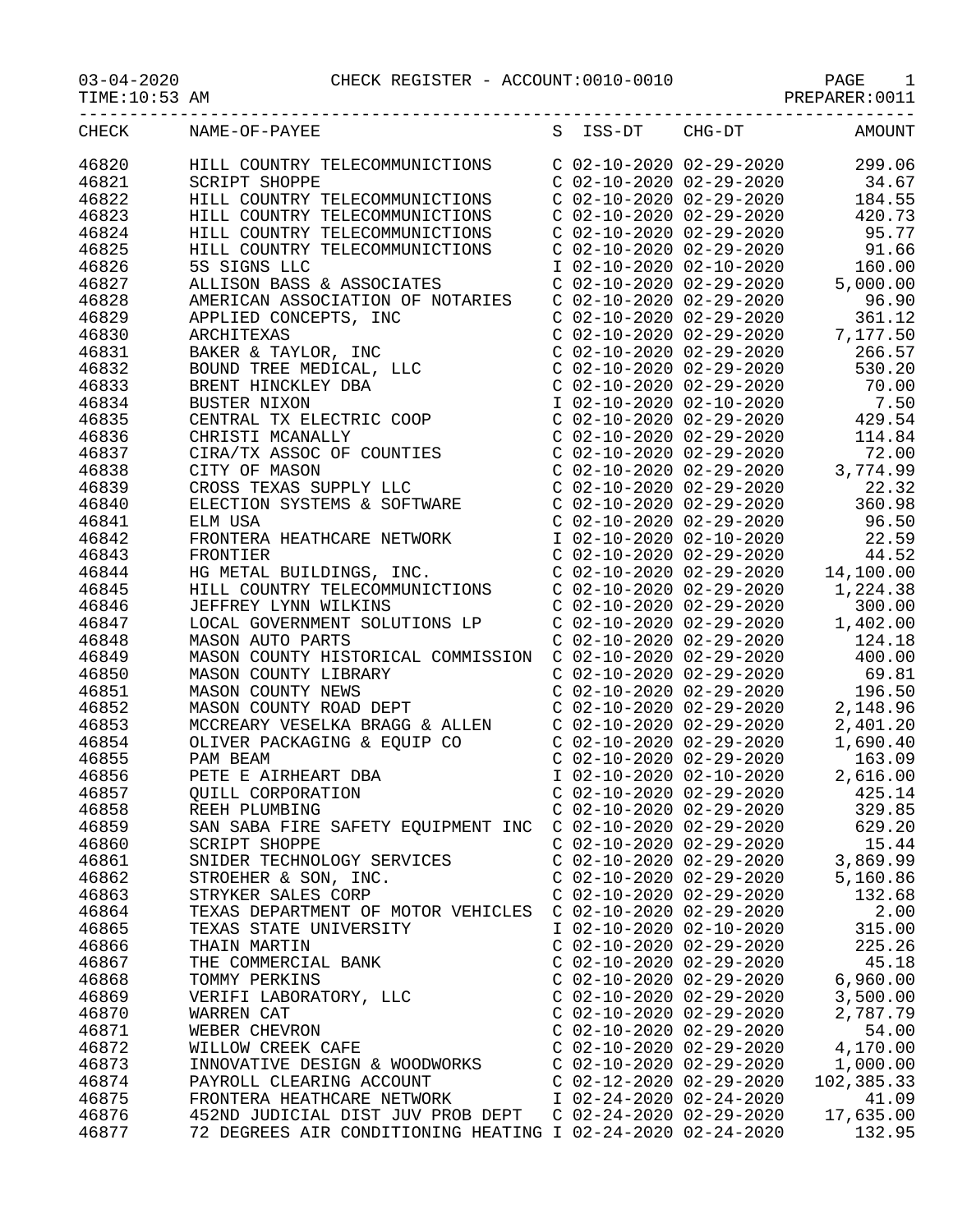03-04-2020 CHECK REGISTER - ACCOUNT:0010-0010 PAGE 2

| $3 - 04 - 2020$ |
|-----------------|
|-----------------|

| TIME:1<br>0:53 | AM | - ---- <i>-----</i> --- |
|----------------|----|-------------------------|
|                |    |                         |

| CHECK | NAME-OF-PAYEE                                                                                                                                                                                                                                                                                       | S | ISS-DT                    | CHG-DT                                                                          | AMOUNT                        |
|-------|-----------------------------------------------------------------------------------------------------------------------------------------------------------------------------------------------------------------------------------------------------------------------------------------------------|---|---------------------------|---------------------------------------------------------------------------------|-------------------------------|
| 46878 | AQUA BEVERAGE CO/OZARKA<br>BAKER & TAYLOR, INC<br>BEN E KEITH FOODS<br>BOUND TREE MEDICAL, LLC<br>CIRA/TX ASSOC OF COUNTIES<br>CITY OF MASON<br>CROSS TEXAS SUPPLY LLC<br>CTWP                                                                                                                      |   |                           |                                                                                 | I 02-24-2020 02-24-2020 25.49 |
| 46879 |                                                                                                                                                                                                                                                                                                     |   |                           | I 02-24-2020 02-24-2020                                                         | 762.26                        |
| 46880 |                                                                                                                                                                                                                                                                                                     |   |                           | C 02-24-2020 02-29-2020<br>I 02-24-2020 02-24-2020<br>I 02-24-2020 02-24-2020   | 313.43                        |
| 46881 |                                                                                                                                                                                                                                                                                                     |   |                           |                                                                                 | 645.39                        |
| 46882 |                                                                                                                                                                                                                                                                                                     |   |                           |                                                                                 | 1,597.00                      |
| 46883 |                                                                                                                                                                                                                                                                                                     |   |                           | $C$ 02-24-2020 02-29-2020                                                       | 4,218.51                      |
| 46884 |                                                                                                                                                                                                                                                                                                     |   |                           | $C$ 02-24-2020 02-29-2020                                                       | 42.35                         |
| 46885 |                                                                                                                                                                                                                                                                                                     |   |                           | I 02-24-2020 02-24-2020                                                         | 202.40                        |
| 46886 |                                                                                                                                                                                                                                                                                                     |   |                           | I 02-24-2020 02-24-2020                                                         | 90.00                         |
| 46887 |                                                                                                                                                                                                                                                                                                     |   |                           | $C$ 02-24-2020 02-29-2020                                                       | 21.39                         |
| 46888 | CTWP<br>DALE SCOTT'S PLUMBING<br>DECOTY COFFEE<br>DISH<br>DISH                                                                                                                                                                                                                                      |   |                           | I 02-24-2020 02-24-2020                                                         | 138.21                        |
| 46889 | ELECTION SYSTEMS & SOFTWARE                                                                                                                                                                                                                                                                         |   | I 02-24-2020 02-24-2020   |                                                                                 | 72.73                         |
| 46890 | FRIENDS OF THE LIBRARY                                                                                                                                                                                                                                                                              |   |                           | I 02-24-2020 02-24-2020                                                         | 90.00                         |
| 46891 | FRONTIER                                                                                                                                                                                                                                                                                            |   |                           | I 02-24-2020 02-24-2020                                                         | 51.47                         |
| 46892 |                                                                                                                                                                                                                                                                                                     |   |                           | I $02-24-2020$ $02-24-2020$                                                     | ∕ ۲۰⊥ د<br>242.49             |
| 46893 | GOVERNMENT FORMS & SUPPLIES<br>HOTE<br>HCTC                                                                                                                                                                                                                                                         |   |                           |                                                                                 | I 02-24-2020 02-24-2020 97.45 |
| 46894 | HI-LINE                                                                                                                                                                                                                                                                                             |   |                           | $C$ 02-24-2020 02-29-2020                                                       | 136.65                        |
| 46895 | KIRK GRIFFIN SERVICES CO.                                                                                                                                                                                                                                                                           |   |                           | V 02-24-2020 02-28-2020                                                         | 10,000.00                     |
|       |                                                                                                                                                                                                                                                                                                     |   |                           | I 02-24-2020 02-24-2020                                                         |                               |
| 46896 | LAW OFFICE OF CHERYL C SIONE                                                                                                                                                                                                                                                                        |   |                           |                                                                                 | 140.00                        |
| 46897 |                                                                                                                                                                                                                                                                                                     |   |                           | I 02-24-2020 02-24-2020                                                         | 2,610.00                      |
| 46898 | LOCAL GOVERNMENT SOLUTIONS LP<br>LOWE'S PAY AND SAVE INC<br>LUCTO MORA                                                                                                                                                                                                                              |   |                           | $C$ 02-24-2020 02-29-2020                                                       | 777.82                        |
| 46899 | LUCIO MORA                                                                                                                                                                                                                                                                                          |   |                           | $C$ 02-24-2020 02-29-2020                                                       | 1,425.00                      |
| 46900 | MASON BUILDING SUPPLY & RENTAL INC                                                                                                                                                                                                                                                                  |   | I 02-24-2020 02-24-2020   |                                                                                 | 738.57                        |
| 46901 | MASON CNTY TAX ASSESSOR-COLLECTOR                                                                                                                                                                                                                                                                   |   |                           | $C$ 02-24-2020 02-29-2020                                                       | 52.00                         |
| 46902 | MASON COMMUNITY GAS, SERVICE & SUPP C 02-24-2020 02-29-2020                                                                                                                                                                                                                                         |   |                           |                                                                                 | 900.00                        |
| 46903 | MASON SHORT STOP                                                                                                                                                                                                                                                                                    |   |                           | $C$ 02-24-2020 02-29-2020<br>C 02-24-2020 02-29-2020<br>I 02-24-2020 02-24-2020 | 94.09                         |
| 46904 | MCCULLOCH CO SHERIFF'S OFFICE<br>MCCULLOCH CO SHERIFF'S OFFICE<br>NACHO'S MEXICAN AMERICAN REST<br>PARTS PLUS<br>QUILL CORPORATION<br>RESERVE ACCOUNT<br>SCRIPT SHOPPE<br>SOFIA TALVIK<br>THE COMMERCIAL BANK<br>TOWNCLOUD, INC.<br>TX ASSOC OF COUNTIES<br>USOXO<br>XEROX CORPORATION<br>ZESCH & P |   |                           |                                                                                 | 5,580.00                      |
| 46905 |                                                                                                                                                                                                                                                                                                     |   |                           | $C$ 02-24-2020 02-29-2020                                                       | 6,067.50                      |
| 46906 |                                                                                                                                                                                                                                                                                                     |   |                           | I 02-24-2020 02-24-2020                                                         | 1,435.30                      |
| 46907 |                                                                                                                                                                                                                                                                                                     |   |                           | I 02-24-2020 02-24-2020                                                         | 830.18                        |
| 46908 |                                                                                                                                                                                                                                                                                                     |   |                           | I 02-24-2020 02-24-2020                                                         | 1,000.00                      |
| 46909 |                                                                                                                                                                                                                                                                                                     |   |                           | I 02-24-2020 02-24-2020                                                         | 4.99                          |
| 46910 |                                                                                                                                                                                                                                                                                                     |   |                           | I 02-24-2020 02-24-2020                                                         | 500.00                        |
| 46911 |                                                                                                                                                                                                                                                                                                     |   |                           | $C$ 02-24-2020 02-29-2020                                                       | 30.70                         |
| 46912 |                                                                                                                                                                                                                                                                                                     |   |                           | I 02-24-2020 02-24-2020                                                         | 873.00                        |
| 46913 |                                                                                                                                                                                                                                                                                                     |   |                           | C 02-24-2020 02-29-2020<br>C 02-24-2020 02-29-2020                              | 180.00                        |
| 46914 |                                                                                                                                                                                                                                                                                                     |   |                           |                                                                                 | 1,763.00                      |
| 46915 |                                                                                                                                                                                                                                                                                                     |   |                           | I 02-24-2020 02-24-2020                                                         | 151.05                        |
| 46916 |                                                                                                                                                                                                                                                                                                     |   |                           | I 02-24-2020 02-24-2020                                                         | 471.78                        |
| 46917 | ZESCH & PICKETT                                                                                                                                                                                                                                                                                     |   |                           | I 02-24-2020 02-24-2020                                                         | 350.00                        |
| 46918 | ZOLL MEDICAL CORP                                                                                                                                                                                                                                                                                   |   | I 02-24-2020 02-24-2020   |                                                                                 | 90.62                         |
| 46919 | CAPITAL ONE BANK (USA) N.A.                                                                                                                                                                                                                                                                         |   | I 02-25-2020 02-25-2020   |                                                                                 | 6,182.92                      |
| 46920 | CHRISTI MCANALLY                                                                                                                                                                                                                                                                                    |   | I 02-25-2020 02-25-2020   |                                                                                 | 227.68                        |
| 46921 | SHEREE HARDIN                                                                                                                                                                                                                                                                                       |   | I 02-25-2020 02-25-2020   |                                                                                 | 130.55                        |
| 46922 | PAYROLL CLEARING ACCOUNT                                                                                                                                                                                                                                                                            |   | $C$ 02-26-2020 02-29-2020 |                                                                                 | 128,574.01                    |
| 46923 | LUCIO MORA                                                                                                                                                                                                                                                                                          |   | I 02-26-2020 02-26-2020   |                                                                                 | 10,500.00                     |
| 46924 | TX ASSOCIATION OF COUNTIES HEBP                                                                                                                                                                                                                                                                     |   | I 02-27-2020 02-27-2020   |                                                                                 | 1,966.20                      |
| 46925 | DEARBORN NATIONAL                                                                                                                                                                                                                                                                                   |   | I 02-27-2020 02-27-2020   |                                                                                 | 34.57                         |
| 46926 | KIRK GRIFFIN SERVICES CO.                                                                                                                                                                                                                                                                           |   | I 02-27-2020 02-27-2020   |                                                                                 | 120,000.00                    |